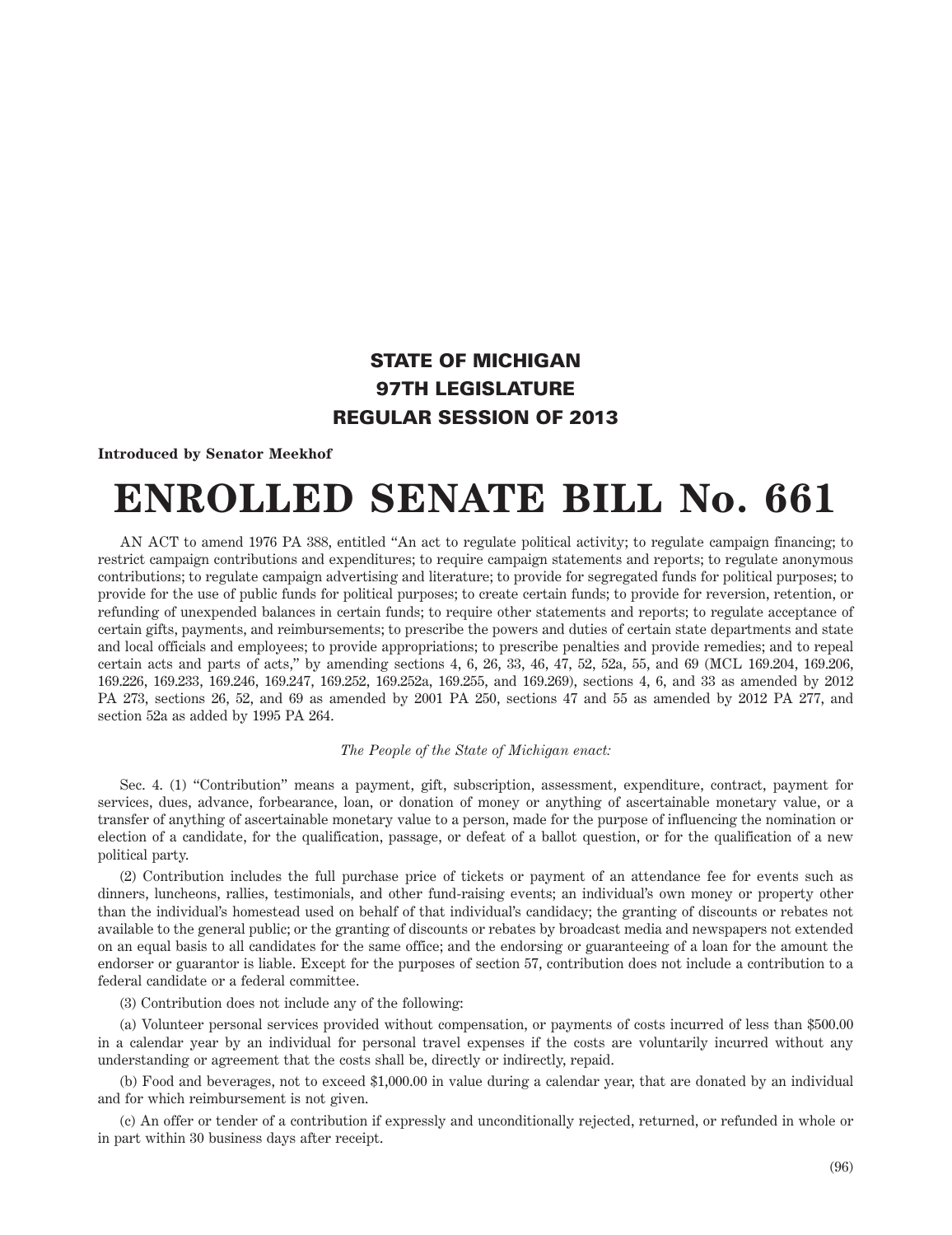Sec. 6. (1) "Expenditure" means a payment, donation, loan, or promise of payment of money or anything of ascertainable monetary value for goods, materials, services, or facilities in assistance of, or in opposition to, the nomination or election of a candidate, the qualification, passage, or defeat of a ballot question, or the qualification of a new political party. Expenditure includes, but is not limited to, any of the following:

(a) A contribution or a transfer of anything of ascertainable monetary value for purposes of influencing the nomination or election of a candidate, the qualification, passage, or defeat of a ballot question, or the qualification of a new political party.

(b) Except as provided in subsection (2)(f) or (g), an expenditure for voter registration or get-out-the-vote activities made by a person who sponsors or finances the activity or who is identified by name with the activity.

(c) Except as provided in subsection (2)(f) or (g), an expenditure made for poll watchers, challengers, distribution of election day literature, canvassing of voters to get out the vote, or transporting voters to the polls.

(d) Except as provided in subsection (2)(c), the cost of establishing and administering a payroll deduction plan to collect and deliver a contribution to a committee.

(2) Expenditure does not include any of the following:

(a) An expenditure for communication by a person with the person's paid members or shareholders and those individuals who can be solicited for contributions to a separate segregated fund under section 55.

(b) An expenditure for communication on a subject or issue if the communication does not support or oppose a ballot question or candidate by name or clear inference.

(c) An expenditure for the establishment, administration, or solicitation of contributions to a separate segregated fund if that expenditure was made by the person who established the separate segregated fund as authorized under section 55.

(d) An expenditure by a broadcasting station, newspaper, magazine, or other periodical or publication for a news story, commentary, or editorial in support of or opposition to a candidate for elective office or a ballot question in the regular course of publication or broadcasting.

(e) An offer or tender of an expenditure if expressly and unconditionally rejected or returned.

(f) An expenditure for nonpartisan voter registration or nonpartisan get-out-the-vote activities made by an organization that is exempt from federal income tax under section  $501(c)(3)$  of the internal revenue code of 1986, 26 USC 501, or any successor statute.

(g) An expenditure for nonpartisan voter registration or nonpartisan get-out-the-vote activities performed under chapter XXIII of the Michigan election law, 1954 PA 116, MCL 168.491 to 168.524, by the secretary of state and other registration officials who are identified by name with the activity.

(h) An expenditure by a state central committee of a political party or a person controlled by a state central committee of a political party for the construction, purchase, or renovation of 1 or more office facilities in Ingham county if the facility is not constructed, purchased, or renovated for the purpose of influencing the election of a candidate in a particular election. Items excluded from the definition of expenditure under this subdivision include expenditures approved in federal election commission advisory opinions 1993-9, 2001-1, and 2001-12 as allowable expenditures under the federal election campaign act of 1971, Public Law 92-225, 2 USC 431 to 457, and regulations promulgated under that act, regardless of whether those advisory opinions have been superseded.

(i) Except only for the purposes of section 57, an expenditure to or for a federal candidate or a federal committee.

(j) Except only for the purposes of section 47, an expenditure for a communication if the communication does not in express terms advocate the election or defeat of a clearly identified candidate so as to restrict the application of this act to communications containing express words of advocacy of election or defeat, such as "vote for", "elect", "support", "cast your ballot for", "Smith for governor", "vote against", "defeat", or "reject".

Sec. 26. (1) A campaign statement of a committee, other than a political party committee, required by this act shall contain all of the following information:

(a) The filing committee's name, address, and telephone number, and the full name, residential and business addresses, and telephone numbers of the committee treasurer or other individual designated as responsible for the committee's record keeping, report preparation, or report filing.

(b) Under the heading "receipts", the total amount of contributions received during the period covered by the campaign statement; under the heading "expenditures", the total amount of expenditures made during the period covered by the campaign statement; and the cumulative amount of those totals. Forgiveness of a loan shall not be included in the totals. Payment of a loan by a third party shall be recorded and reported as an in-kind contribution by the third party. In-kind contributions or expenditures shall be listed at fair market value and shall be reported as both contributions and expenditures. A contribution or expenditure that is by other than completed and accepted payment, gift, or other transfer, that is clearly not legally enforceable, and that is expressly withdrawn or rejected and returned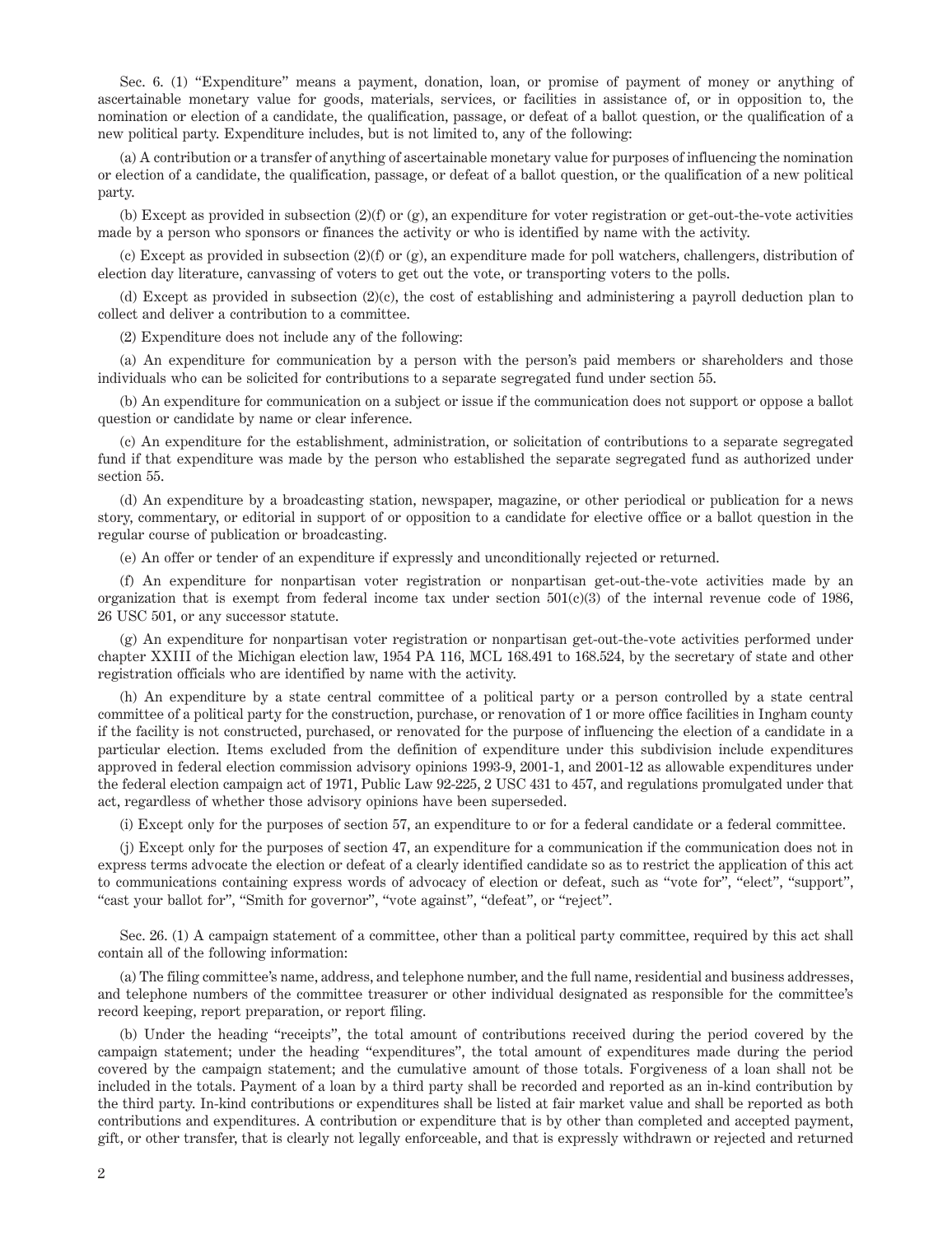before a campaign statement closing date need not be included in the campaign statement and if included may, in a later or amended statement, be shown as a deduction, but the committee shall keep adequate records of each instance.

(c) The balance of cash on hand at the beginning and the end of the period covered by the campaign statement.

(d) The following information regarding each fund-raising event shall be included in the report:

(*i*) The type of event, date held, address and name, if any, of the place where the activity was held, and approximate number of individuals participating or in attendance.

(*ii*) The total amount of all contributions.

(*iii*) The gross receipts of the fund-raising event.

(*iv*) The expenditures incident to the event.

(e) The full name of each individual from whom contributions are received during the period covered by the campaign statement, together with the individual's street address, the amount contributed, the date on which each contribution was received, and the cumulative amount contributed by that individual. The occupation, employer, and principal place of business shall be stated if the individual's cumulative contributions are more than \$100.00. For contributions of \$5.00 or less by an individual to a political committee or independent committee, the secretary of state shall accept for filing any written communication from the political committee or independent committee that contains the information otherwise required under this subsection. Any such written communication does not need to contain an original signature.

(f) The cumulative amount contributed and the name and address of each individual, except those individuals reported under subdivision (e), who contributed to the committee. The occupation, employer, and principal place of business shall be stated for each individual who contributed more than \$100.00.

(g) The name and street address of each person, other than an individual, from whom contributions are received during the period covered by the campaign statement, together with an itemization of the amounts contributed, the date on which each contribution was received, and the cumulative amount contributed by that person.

(h) The name, address, and amount given by an individual who contributed to the total amount contributed by a person who is other than a committee or an individual. The occupation, employer, and principal place of business shall be stated if the individual contributed more than \$100.00 of the total amount contributed by a person who is other than a committee or an individual.

(i) The cumulative total of expenditures of \$50.00 or less made during the period covered by the campaign statement except for expenditures made to or on behalf of another committee, candidate, or ballot question.

(j) The full name and street address of each person to whom expenditures totaling more than \$50.00 were made, together with the amount of each separate expenditure to each person during the period covered by the campaign statement; the purpose of the expenditure; the full name and street address of the person providing the consideration for which any expenditure was made if different from the payee; the itemization regardless of amount of each expenditure made to or on behalf of another committee, candidate, or ballot question; and the cumulative amount of expenditures for or against that candidate or ballot question for an election cycle. An expenditure made in support of more than 1 candidate or ballot question, or both, shall be apportioned reasonably among the candidates or ballot questions, or both.

(2) A candidate committee or ballot question committee shall report all cumulative amounts required by this section on a per election cycle basis. Except for subsection (1)(j), an independent committee or political committee shall report all cumulative amounts required by this section on a calendar year basis.

(3) A campaign statement of a committee, in addition to the other information required by this section, shall include an itemized list of all expenditures during the reporting period for election day busing of electors to the polls, get-outthe-vote activities, slate cards, challengers, poll watchers, and poll workers.

(4) For a reporting period in which a contribution is received that is to be part of a bundled contribution or a reporting period in which a bundled contribution is delivered to the candidate committee of a candidate for statewide elective office, a bundling committee shall report to the secretary of state, on a form provided by the secretary of state, all of the following information, as applicable, about each contribution received or delivered as part of a bundled contribution, and about each bundled contribution delivered, in the reporting period:

(a) The amount of each contribution, the date it was received by the bundling committee, and the candidate for statewide elective office whom the contributor designated as the intended recipient.

(b) Each contributor's name and address and, for each contribution exceeding \$100.00, the contributor's occupation, employer, and principal place of business.

(c) The date each contribution is delivered to the candidate's statewide elective office candidate committee.

(d) The total amount of bundled contributions delivered to that candidate committee during the reporting period and during the election cycle.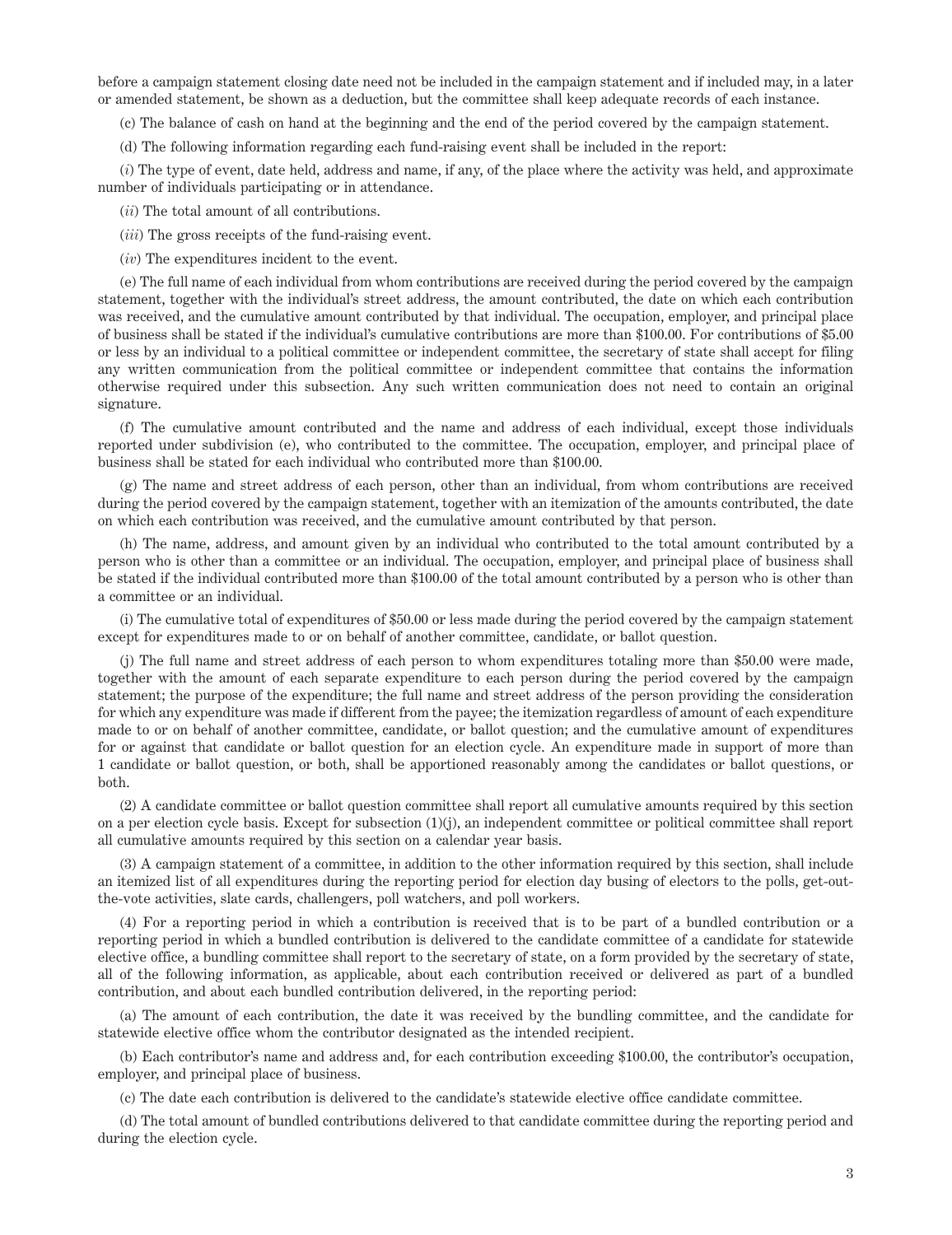(5) With its delivery of a bundled contribution to the candidate committee of a candidate for statewide elective office, a bundling committee shall deliver a report to that candidate committee, on a form provided by the secretary of state, that includes all of the following information, as applicable, about each contribution delivered as part of the bundled contribution, and about all bundled contributions delivered to that candidate committee in the election cycle:

(a) The amount of each contribution, the date it was received by the bundling committee, and the statewide elective office candidate the contributor designated as the intended recipient.

(b) Each contributor's name and address and, for each contribution exceeding \$100.00, the contributor's occupation, employer, and principal place of business.

(c) The total amount of bundled contributions delivered to that candidate committee during the reporting period and during the election cycle.

(6) For a reporting period in which a bundled contribution is received, a candidate committee of a candidate for statewide elective office shall report to the secretary of state, on a form provided by the secretary of state, all of the following information, as applicable, about each contribution delivered as part of a bundled contribution received in the reporting period and about all bundled contributions received by that candidate committee:

(a) The amount of each contribution, the date it was received by the candidate committee, and the name of the bundling committee that delivered the contribution.

(b) Each contributor's name and address and, for each contribution exceeding \$100.00, the contributor's occupation, employer, and principal place of business.

(c) The total amount of bundled contributions received by that candidate committee during the reporting period and during the election cycle.

Sec. 33. (1) A committee, other than an independent committee or a political committee required to file with the secretary of state, supporting or opposing a candidate shall file complete campaign statements as required by this act and the rules promulgated under this act. The campaign statements shall be filed according to the following schedule:

(a) A preelection campaign statement shall be filed not later than the eleventh day before an election. The closing date for a campaign statement filed under this subdivision shall be the sixteenth day before the election.

(b) A postelection campaign statement shall be filed not later than the thirtieth day following the election. The closing date for a campaign statement filed under this subdivision shall be the twentieth day following the election. A committee supporting a candidate who loses the primary election shall file closing campaign statements in accordance with this section. If all liabilities of that candidate or committee are paid before the closing date and additional contributions are not expected, the campaign statement may be filed at any time after the election, but not later than the thirtieth day following the election.

(c) In a year in which there is no election for the candidate the committee is supporting or opposing:

(*i*) Not later than July 25 with a closing date of July 20 of that year.

(*ii*) Not later than October 25 with a closing date of October 20 of that year.

(2) For the purposes of subsection (1):

(a) A candidate committee shall file a preelection campaign statement and a postelection campaign statement for each election in which the candidate seeks nomination or election, except if an individual becomes a candidate after the closing date for the preelection campaign statement only the postelection campaign statement is required for that election.

(b) A committee other than a candidate committee shall file a campaign statement for each period during which expenditures are made for the purpose of influencing the nomination or election of a candidate or for the qualification, passage, or defeat of a ballot question.

(3) An independent committee or a political committee other than a house political party caucus committee or senate political party caucus committee required to file with the secretary of state shall file campaign statements as required by this act according to the following schedule:

(a) Not later than February 15 of each year with a closing date of February 10 of that year.

(b) Not later than April 25 of each year with a closing date of April 20 of that year.

(c) Not later than July 25 of each year with a closing date of July 20 of that year.

(d) Not later than October 25 of each year with a closing date of October 20 of that year.

(4) A house political party caucus committee or a senate political party caucus committee required to file with the secretary of state or a political party committee for a party attempting to qualify as a new political party under section 685 of the Michigan election law, 1954 PA 116, MCL 168.685, shall file campaign statements as required by this act according to the following schedule:

(a) Not later than January 31 of each year with a closing date of December 31 of the immediately preceding year.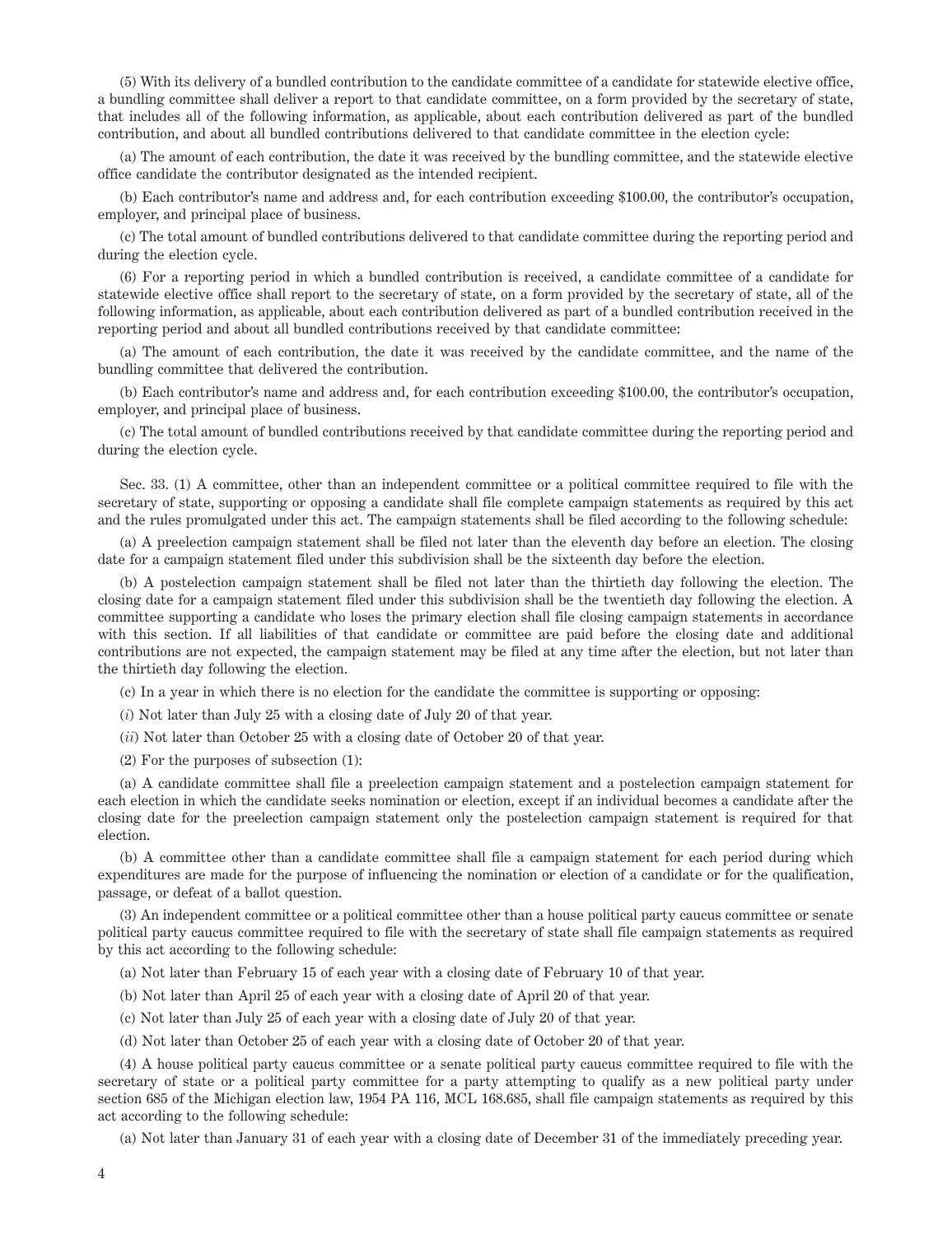(b) Not later than April 25 of each year with a closing date of April 20 of that year.

(c) Not later than July 25 of each year with a closing date of July 20 of that year.

(d) Not later than October 25 of each year with a closing date of October 20 of that year.

(e) For the period beginning on the fourteenth day immediately preceding a primary or special primary election and ending on the day immediately following the primary or special primary election, not later than 4 p.m. each business day with a closing date of the immediately preceding day, only for a contribution received or expenditure made that exceeds \$1,000.00 per day.

(f) For the period beginning on the fourteenth day immediately preceding a general or special election and ending on the day immediately following the general or special election, not later than 4 p.m. each business day with a closing date of the immediately preceding day, only for a contribution received or expenditure made that exceeds \$1,000.00 per day.

(5) Notwithstanding subsection (3) or (4) or section 51, if an independent expenditure is made within 45 days before a special election by an independent committee or a political committee required to file a campaign statement with the secretary of state, a report of the expenditure shall be filed by the committee with the secretary of state within 48 hours after the expenditure. The report shall be made on a form provided by the secretary of state and shall include the date of the independent expenditure, the amount of the expenditure, a brief description of the nature of the expenditure, and the name and address of the person to whom the expenditure was paid. The brief description of the expenditure shall include either the name of the candidate and the office sought by the candidate or the name of the ballot question and shall state whether the expenditure supports or opposes the candidate or ballot question. This subsection does not apply if the committee is required to report the independent expenditure in a campaign statement that is required to be filed before the date of the election for which the expenditure was made.

(6) A candidate committee or a committee other than a candidate committee that files a written statement under section 24(5) or (6) is not required to file a campaign statement under subsection (1), (3), or (4) unless it received or expended an amount in excess of \$1,000.00. If the committee receives or expends an amount in excess of \$1,000.00 during a period covered by a filing, the committee is then subject to the campaign filing requirements under this act.

(7) A committee, candidate, treasurer, or other individual designated as responsible for the committee's record keeping, report preparation, or report filing who fails to file a statement as required by this section shall pay a late filing fee. If the committee has raised \$10,000.00 or less during the previous 2 years, the late filing fee shall be \$25.00 for each business day the statement remains unfiled, but not to exceed \$500.00. If the committee has raised more than \$10,000.00 during the previous 2 years, the late filing fee shall not exceed \$1,000.00, determined as follows:

(a) Twenty-five dollars for each business day the report remains unfiled.

(b) An additional \$25.00 for each business day after the first 3 business days the report remains unfiled.

(c) An additional \$50.00 for each business day after the first 10 business days the report remains unfiled.

(8) If a candidate, treasurer, or other individual designated as responsible for the committee's record keeping, report preparation, or report filing fails to file 2 statements required by this section or section 35 and both of the statements remain unfiled for more than 30 days, that candidate, treasurer, or other designated individual is guilty of a misdemeanor punishable by a fine of not more than \$1,000.00 or imprisonment for not more than 90 days, or both.

(9) If a candidate is found guilty of a violation of this section, the circuit court for that county, on application by the attorney general or the prosecuting attorney of that county, may prohibit that candidate from assuming the duties of a public office or from receiving compensation from public funds, or both.

(10) If a candidate, treasurer, or other individual designated as responsible for a committee's record keeping, report preparation, or report filing knowingly files an incomplete or inaccurate statement or report required by this section, that individual is subject to a civil fine of not more than \$1,000.00.

(11) If a candidate, treasurer, or other individual designated as responsible for a committee's record keeping, report preparation, or report filing knowingly omits or underreports individual contributions or individual expenditures required to be disclosed by this act, that individual is subject to a civil fine of not more than \$1,000.00 or the amount of the contributions and expenditures omitted or underreported, whichever is greater.

(12) If a candidate committee's account has a balance of \$20,000.00 or more and a candidate, treasurer, or other individual designated as responsible for that committee's record keeping, report preparation, or report filing fails to file campaign statements required under this act for 2 consecutive years, that candidate, treasurer, or other individual is guilty of a felony punishable by imprisonment for not more than 3 years or a fine of not more than \$5,000.00, or both. Any money in a candidate committee account described in this subsection is subject to seizure by, and forfeiture to, this state as provided in this section.

(13) Not more than 5 business days after seizure of money under subsection (12), the secretary of state shall deliver personally or by registered mail to the last known address of the candidate from whom the seizure was made an inventory statement of the money seized. The inventory statement shall also contain notice to the effect that unless demand for hearing as provided in this section is made within 10 business days, the money is forfeited to this state.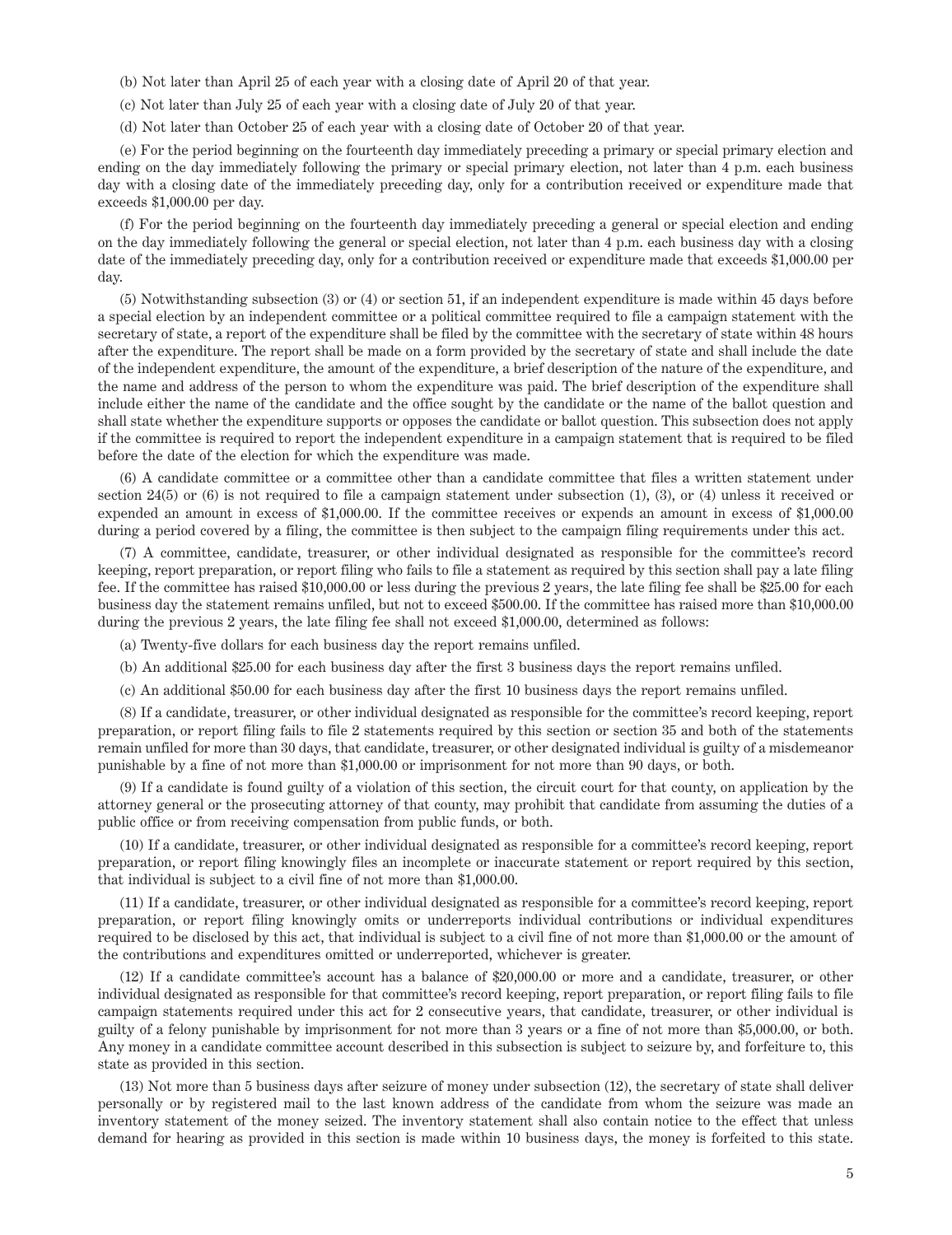Within 10 business days after the date of service of the notice, the candidate may by registered mail, facsimile transmission, or personal service file with the secretary of state a demand for a hearing before the secretary of state or a person designated by the secretary of state for a determination as to whether the money was lawfully subject to seizure and forfeiture. The candidate is entitled to appear before the secretary of state or a person designated by the secretary of state, to be represented by counsel, and to present testimony and argument. Upon receipt of a request for hearing, the secretary of state or a person designated by the secretary of state shall hold the hearing within 15 business days. The hearing is not a contested case proceeding and is not subject to the administrative procedures act of 1969, 1969 PA 306, MCL 24.201 to 24.328. After the hearing, the secretary of state or a person designated by the secretary of state shall render a decision in writing within 10 business days of the hearing and, by order, shall either declare the money subject to seizure and forfeiture or declare the money returnable to the candidate. If, within 10 business days after the date of service of the inventory statement, the candidate does not file with the secretary of state a demand for a hearing before the secretary of state or a person designated by the secretary of state, the money seized is forfeited to this state by operation of law. If, after a hearing before the secretary of state or a person designated by the secretary of state, the secretary of state or a person designated by the secretary of state determines that the money is lawfully subject to seizure and forfeiture and the candidate does not appeal to the circuit court of the county in which the seizure was made within the time prescribed in this section, the money seized is forfeited to this state by operation of law. If a candidate is aggrieved by the decision of the secretary of state or a person designated by the secretary of state, that candidate may appeal to the circuit court of the county where the seizure was made to obtain a judicial determination of the lawfulness of the seizure and forfeiture. The action shall be commenced within 20 days after notice of a determination by the secretary of state or a person designated by the secretary of state is sent to the candidate. The court shall hear the action and determine the issues of fact and law involved in accordance with rules of practice and procedure as in other in rem proceedings.

Sec. 46. (1) At the beginning of every odd numbered year, the secretary of state shall recommend adjustments to and which shall be approved by the legislature of the dollar value floor for reporting of the name, address, occupation, and employer, or principal place of business of persons who make contributions pursuant to this act, on the basis of the consumer price index and the number of registered voters in the state.

(2) Beginning January 1, 2019 and every 4 years thereafter, the secretary of state shall adjust the dollar value contribution limits provided in sections 52, 52a, and 69(1). The secretary of state shall adjust the limits in sections 52, 52a, and 69(1) by comparing the percentage increase or decrease in the consumer price index for the preceding August by the corresponding consumer price index 4 years earlier. The secretary of state shall multiply that percentage change by the amounts in sections 52, 52a, and 69(1). The secretary of state shall round up each dollar value adjustment made under this subsection to the nearest \$25.00. The secretary of state shall announce the adjustments made under this subsection by December 15 of each year.

(3) As used in this section, "consumer price index" means the most comprehensive index of consumer prices available for the Detroit area from the bureau of labor statistics of the United States department of labor.

Sec. 47. (1) Except as otherwise provided in this subsection and subject to subsections (3) and (4), a billboard, placard, poster, pamphlet, or other printed matter having reference to an election, a candidate, or a ballot question, shall bear upon it the name and address of the person paying for the matter. Except as otherwise provided in this subsection and subject to subsections (3) and (4), if the printed matter relating to a candidate is an independent expenditure that is not authorized in writing by the candidate committee of that candidate, the printed matter shall contain the following disclaimer: "Not authorized by any candidate committee". An individual other than a candidate is not subject to this subsection if the individual is acting independently and not acting as an agent for a candidate or any committee. This subsection does not apply to communications between a separate segregated fund established under section 55 and individuals who can be solicited for contributions to that separate segregated fund under section 55.

(2) A radio or television paid advertisement having reference to an election, a candidate, or a ballot question shall identify the sponsoring person as required by the federal communications commission, shall bear the name of the person paying for the advertisement, and shall be in compliance with subsection (3) and with the following:

(a) If the radio or television paid advertisement relates to a candidate and is an independent expenditure, the advertisement shall contain the following disclaimer: "Not authorized by any candidate".

(b) If the radio or television paid advertisement relates to a candidate and is not an independent expenditure but is paid for by a person other than the candidate to which it is related, the advertisement shall contain the following disclaimer: "Authorized by ..........................................................................................................................".

## (name of candidate or name of candidate committee)

(3) The size and placement of an identification or disclaimer required by this section shall be determined by rules promulgated by the secretary of state. The rules may exempt printed matter and certain other items such as campaign buttons or balloons, the size of which makes it unreasonable to add an identification or disclaimer, from the identification or disclaimer required by this section.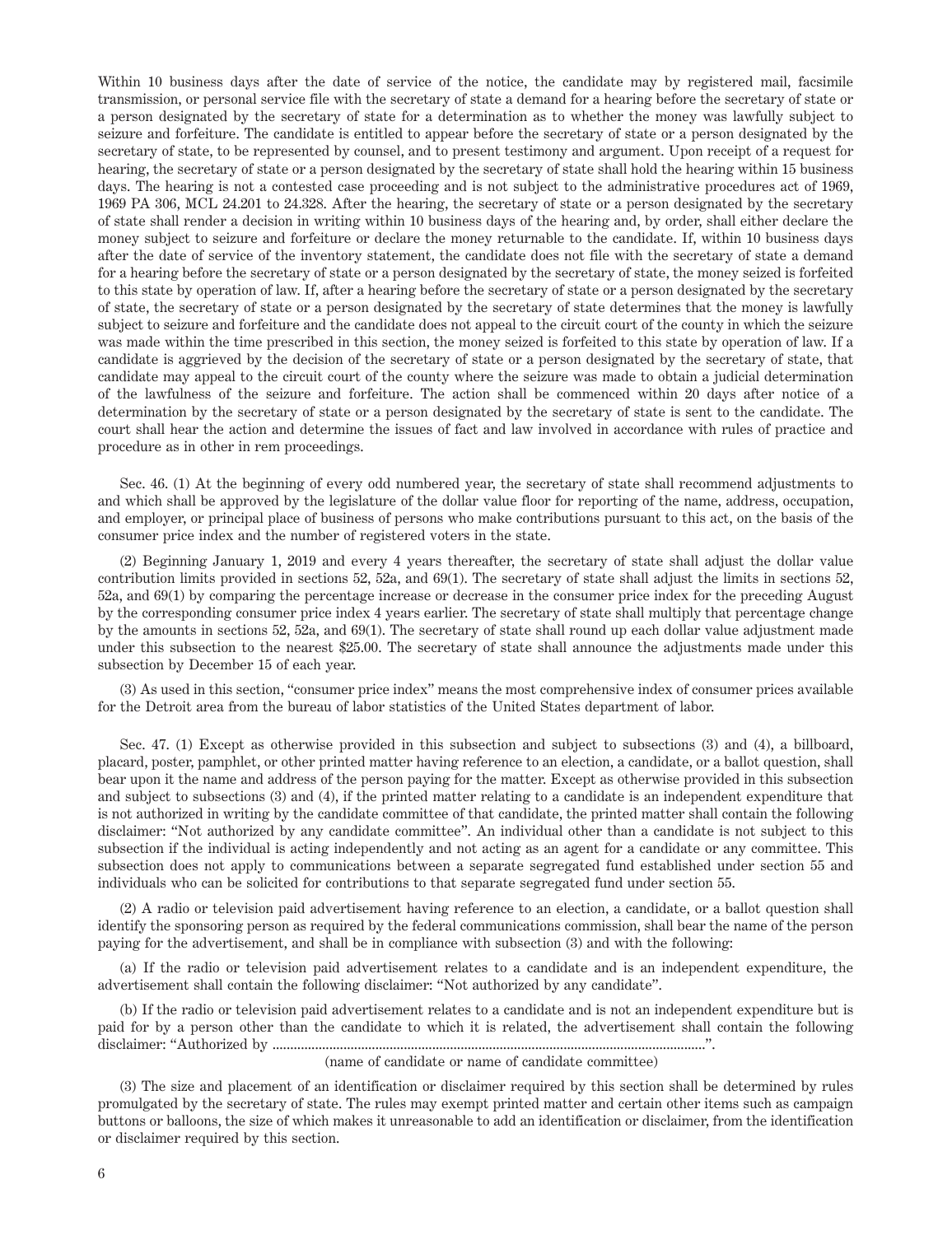(4) Except for a communication described in subsection (5) and except for a candidate committee's printed matter or radio or television paid advertisements, each identification or disclaimer required by this section shall also indicate that the printed matter or radio or television paid advertisement is paid for "with regulated funds". Printed matter or a radio or television paid advertisement that is not subject to this act shall not bear the statement required by this subsection.

(5) A communication otherwise entirely exempted from this act under section 6(2)(j) is subject only to the identification required by subsection (1), (2), or (8) if that communication references a clearly identified candidate or ballot question within 60 days before a general election or 30 days before a primary election in which the candidate or ballot question appears on a ballot and is targeted to the relevant electorate where the candidate or ballot question appears on the ballot by means of radio, television, mass mailing, or prerecorded telephone message.

(6) A person who knowingly violates this section is guilty of a misdemeanor punishable by a fine of not more than \$1,000.00, or imprisonment for not more than 93 days, or both.

(7) As used in this section, "mass mailing" means a mailing by United States mail or facsimile of more than 500 pieces of mail matter of an identical or substantially similar nature within any 30-day period.

(8) A prerecorded telephone message that in express terms advocates the election or defeat of a clearly identified candidate, or the qualification, passage, or defeat of a ballot question, shall contain the name and telephone number, address, or other contact information of the person paying for the prerecorded telephone message, and shall be in compliance with subsection (4).

Sec. 52. (1) Except as provided in subsection (5) or (11) and subject to section 46 and subsection (8), a person other than an independent committee or a political party committee shall not make contributions to a candidate committee of a candidate for elective office that, with respect to an election cycle, are more than the following:

(a) \$6,800.00 for a candidate for state elective office other than the office of state legislator, or for a candidate for local elective office if the district from which he or she is seeking office has a population of more than 250,000.

(b) \$2,000.00 for a candidate for state senator, or for a candidate for local elective office if the district from which he or she is seeking office has a population of more than 85,000 but 250,000 or less.

(c) \$1,000.00 for a candidate for state representative, or for a candidate for local elective office if the district from which he or she is seeking office has a population of 85,000 or less.

(2) Except as otherwise provided in this subsection and subsection (12), an independent committee shall not make contributions to a candidate committee of a candidate for elective office that, in the aggregate for that election cycle, are more than 10 times the amount permitted a person other than an independent committee or political party committee in subsection (1). A house political party caucus committee or a senate political party caucus committee is not limited under this subsection in the amount of contributions made to the candidate committee of a candidate for the office of state legislator, except as follows:

(a) A house political party caucus committee or a senate political party caucus committee shall not pay a debt incurred by a candidate if that debt was incurred while the candidate was seeking nomination at a primary election and the candidate was opposed at that primary.

(b) A house political party caucus committee or a senate political party caucus committee shall not make a contribution to or make an expenditure on behalf of a candidate if that candidate is seeking nomination at a primary election and the candidate is opposed at that primary.

(3) A political party committee other than a state central committee shall not make contributions to the candidate committee of a candidate for elective office that are more than 10 times the amount permitted a person other than an independent committee or political party committee in subsection (1).

(4) A state central committee of a political party shall not make contributions to the candidate committee of a candidate for state elective office other than a candidate for the legislature that are more than 20 times the amount permitted a person other than an independent committee or political party committee in subsection (1). A state central committee of a political party shall not make contributions to the candidate committee of a candidate for state senator, state representative, or local elective office that are more than 10 times the amount permitted a person other than an independent committee or political party committee in subsection (1).

(5) A contribution from a member of a candidate's immediate family to the candidate committee of that candidate is exempt from the limitations of subsection (1).

(6) Consistent with the provisions of this section, a contribution designated in writing for a particular election cycle is considered made for that election cycle. A contribution made after the close of a particular election cycle and designated in writing for that election cycle shall be made only to the extent that the contribution does not exceed the candidate committee's net outstanding debts and obligations from the election cycle so designated. If a contribution is not designated in writing for a particular election cycle, the contribution is considered made for the election cycle that corresponds to the date of the written instrument.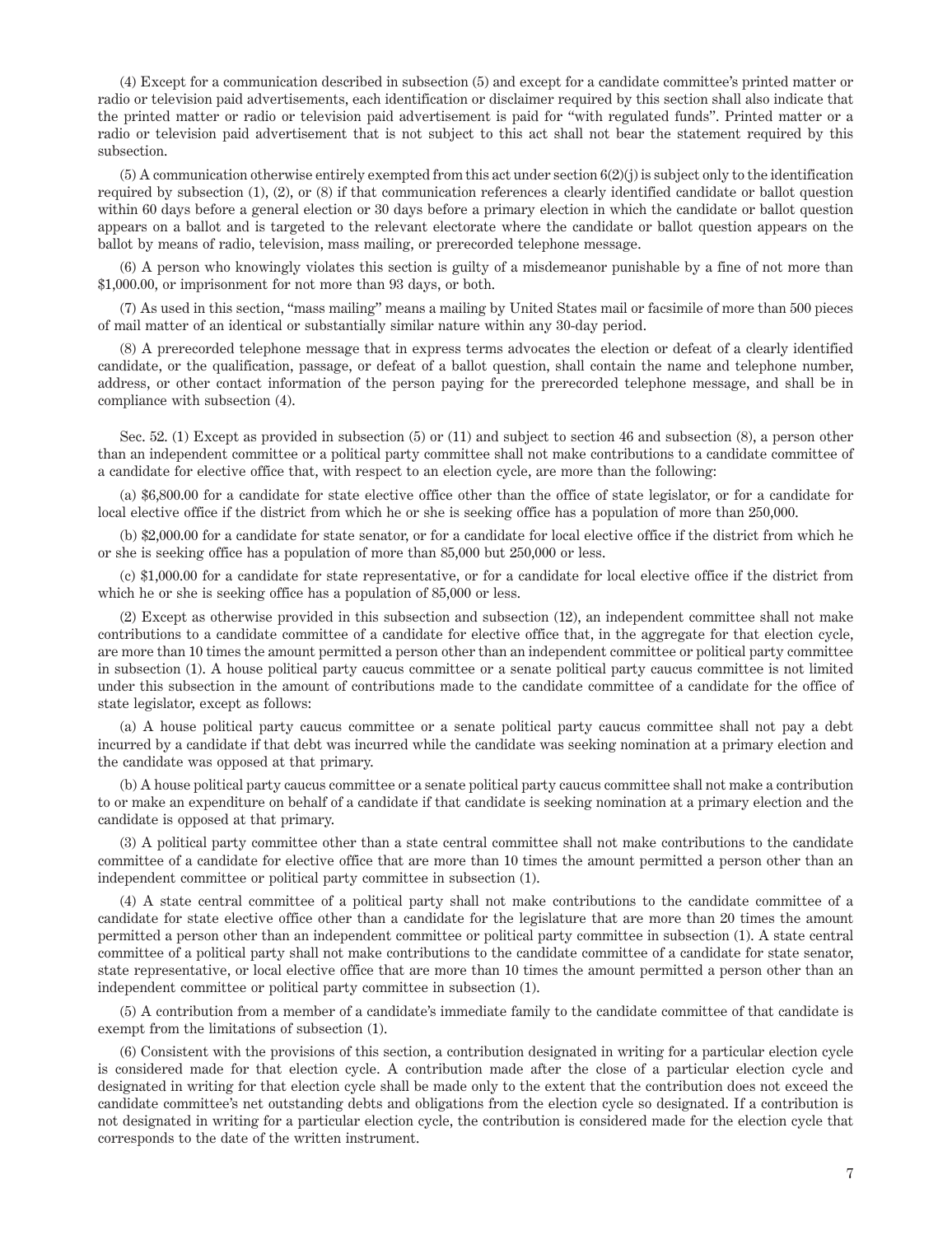(7) A candidate committee, a candidate, or a treasurer or agent of a candidate committee shall not accept a contribution with respect to an election cycle that exceeds the limitations in subsection  $(1)$ ,  $(2)$ ,  $(3)$ ,  $(4)$ ,  $(11)$ , or  $(12)$ .

(8) The contribution limits in subsection (1) for a candidate for local elective office are effective on the effective date of the amendatory act that provides for those contribution limits, however, only contributions received by that candidate on and after that date shall be used to determine if the contribution limit has been reached.

(9) A person who knowingly violates this section is guilty of a misdemeanor punishable, if the person is an individual, by a fine of not more than \$1,000.00 or imprisonment for not more than 90 days, or both, or, if the person is not an individual, by a fine of not more than \$10,000.00.

(10) For purposes of the limitations provided in subsections (1) and (2), all contributions made by political committees or independent committees established by any corporation, joint stock company, domestic dependent sovereign, or labor organization, including any parent, subsidiary, branch, division, department, or local unit thereof, shall be considered to have been made by a single independent committee. By way of illustration and not limitation, all of the following apply as a result of the application of this requirement:

(a) All of the political committees and independent committees established by a for profit corporation or joint stock company, by a subsidiary of the for profit corporation or joint stock company, or by any combination thereof, are treated as a single independent committee.

(b) All of the political committees and independent committees established by a single national or international labor organization, by a labor organization of that national or international labor organization, by a local labor organization of that national or international labor organization, or by any other subordinate organization of that national or international labor organization, or by any combination thereof, are treated as a single independent committee.

(c) All of the political committees and independent committees established by an organization of national or international unions, by a state central body of that organization, by a local central body of that organization, or by any combination thereof, are treated as a single independent committee.

(d) All of the political committees and independent committees established by a nonprofit corporation, by a related state entity of that nonprofit corporation, by a related local entity of that nonprofit corporation, or by any combination thereof, are treated as a single independent committee.

(11) The limitation on a political committee's contributions under subsection (1) does not apply to contributions that are part of 1 or more bundled contributions delivered to the candidate committee of a candidate for statewide elective office and that are attributed to the political committee as prescribed in section 31. A political committee shall not make contributions to a candidate committee of a candidate for statewide elective office that are part of 1 or more bundled contributions delivered to that candidate committee, that are attributed to the political committee as prescribed in section 31, and that, in the aggregate for that election cycle, are more than the amount permitted a person other than an independent committee or political party committee in subsection (1).

(12) The limitation on an independent committee's contributions under subsection (2) does not apply to contributions that are part of 1 or more bundled contributions delivered to the candidate committee of a candidate for statewide elective office and that are attributed to the independent committee as prescribed in section 31. An independent committee shall not make contributions to a candidate committee of a candidate for statewide elective office that are part of 1 or more bundled contributions delivered to that candidate committee, that are attributed to the independent committee as prescribed in section 31, and that, in the aggregate for that election cycle, are more than 10 times the amount permitted a person other than an independent committee or political party committee in subsection (1).

Sec. 52a. (1) Subject to section 46, a person shall not make contributions to a house political party caucus committee or a senate political party caucus committee that exceed \$40,000.00 in a calendar year. A house political party caucus committee or a senate political party caucus committee or a treasurer or agent of the committee shall not accept a contribution with respect to a 2-year election cycle that exceeds the limitation in this section.

(2) A person who knowingly violates this section is guilty of a misdemeanor punishable, if the person is an individual, by a fine of not more than \$1,000.00 or imprisonment for not more than 90 days, or both, or, if the person is not an individual, by a fine of not more than \$10,000.00.

Sec. 55. (1) A corporation organized on a for profit or nonprofit basis, a joint stock company, a domestic dependent sovereign, or a labor organization formed under the laws of this or another state or foreign country may make an expenditure for the establishment and administration and solicitation of contributions to a separate segregated fund to be used for political purposes. A separate segregated fund established under this section shall be limited to making contributions to, and expenditures on behalf of, candidate committees, ballot question committees, political party committees, political committees, independent committees, and other separate segregated funds.

(2) Contributions for a separate segregated fund established by a corporation, organized on a for profit basis, or a joint stock company under this section may be solicited from any of the following persons or their spouses:

(a) Stockholders of the corporation or company.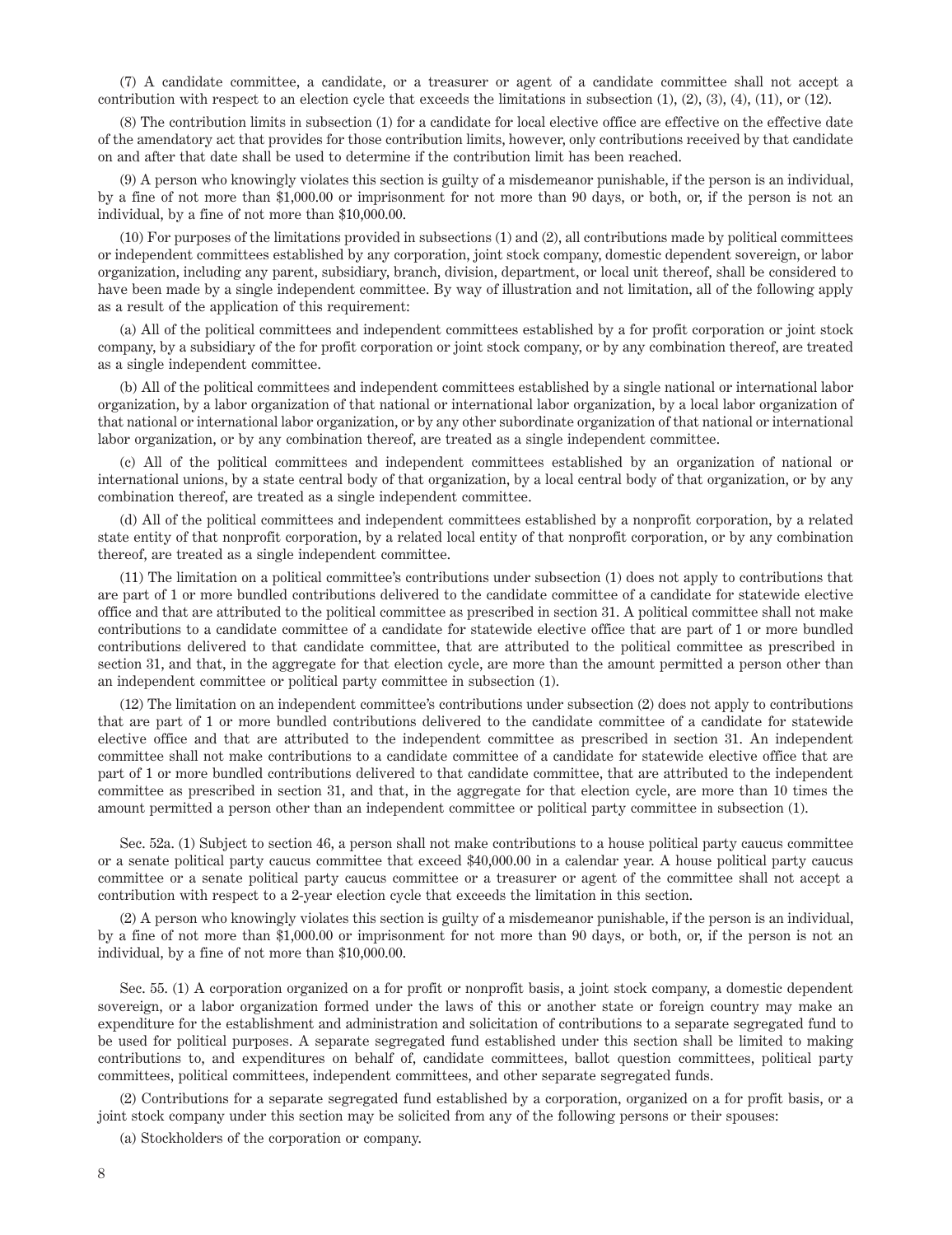(b) Officers and directors of the corporation or company.

(c) Employees of the corporation or company who have policy making, managerial, professional, supervisory, or administrative nonclerical responsibilities.

(3) Contributions for a separate segregated fund established under this section by a corporation organized on a nonprofit basis may be solicited from any of the following persons or their spouses:

(a) Members of the corporation who are individuals.

(b) Stockholders or members of members of the corporation.

(c) Officers or directors of members of the corporation.

(d) Employees of the members of the corporation who have policy making, managerial, professional, supervisory, or administrative nonclerical responsibilities.

(e) Employees of the corporation who have policy making, managerial, professional, supervisory, or administrative nonclerical responsibilities.

(4) Contributions for a separate segregated fund established under this section by a labor organization may be solicited from any of the following persons or their spouses:

(a) Members of the labor organization who are individuals.

(b) Officers or directors of the labor organization.

(c) Employees of the labor organization who have policy making, managerial, professional, supervisory, or administrative nonclerical responsibilities.

(5) Contributions for a separate segregated fund established under this section by a domestic dependent sovereign may be solicited from an individual who is a member of any domestic dependent sovereign.

(6) Contributions shall not be obtained for a separate segregated fund established under this section by use of coercion or physical force, by making a contribution a condition of employment or membership, or by using or threatening to use job discrimination or financial reprisals. A corporation organized on a for profit or nonprofit basis, a joint stock company, a domestic dependent sovereign, or a labor organization shall not solicit or obtain contributions for a separate segregated fund established under this section from an individual described in subsection (2), (3), (4), or (5) on an automatic or passive basis including but not limited to a payroll deduction plan or reverse checkoff method. A corporation organized on a for profit or nonprofit basis, a joint stock company, a domestic dependent sovereign, or a labor organization may solicit or obtain contributions for a separate segregated fund established under this section from an individual described in subsection (2), (3), (4), or (5) on an automatic basis, including but not limited to a payroll deduction plan, only if the individual who is contributing to the fund affirmatively consents to the contribution at least once in every calendar year.

(7) A person who knowingly violates this section is guilty of a felony punishable, if the person is an individual, by a fine of not more than \$5,000.00 or imprisonment for not more than 3 years, or both, or, if the person is not an individual, by a fine of not more than \$10,000.00.

(8) If a corporation, joint stock company, domestic dependent sovereign, or labor organization that obtains contributions for a separate segregated fund from individuals described in subsection  $(2)$ ,  $(3)$ ,  $(4)$ , or  $(5)$  pays to 1 or more of those individuals a bonus or other remuneration for the purpose of reimbursing those contributions, then that corporation, joint stock company, domestic dependent sovereign, or labor organization is subject to a civil fine equal to 2 times the total contributions obtained from all individuals for the separate segregated fund during that calendar year.

Sec. 69. (1) Except as provided in subsection (6) or (10) and subject to section 46, a person other than an independent committee or a political party committee shall not make contributions to a candidate committee of a candidate that are more than \$6,800.00 in value for an election cycle.

(2) Except as provided in subsection (11), an independent committee shall not make contributions to a candidate committee that for an election cycle are more than 10 times the amount permitted a person other than an independent committee or political party committee in subsection (1).

(3) A political party committee that is a state central committee shall not make contributions to a candidate committee that for an election cycle are more than \$750,000.00.

(4) A political party committee that is a congressional district or county committee shall not make contributions to a candidate committee that for an election cycle are more than \$30,000.00.

(5) A candidate committee, a candidate, or a treasurer or agent shall not accept a contribution with respect to an election cycle that exceeds a limitation in subsections (1) to (4), or (10).

(6) As used in this subsection, "immediate family" means a spouse, parent, brother, sister, son, or daughter. A candidate and members of that candidate's immediate family may not contribute in total to that person's candidate committee an amount that is more than \$50,000.00 in value for an election cycle.